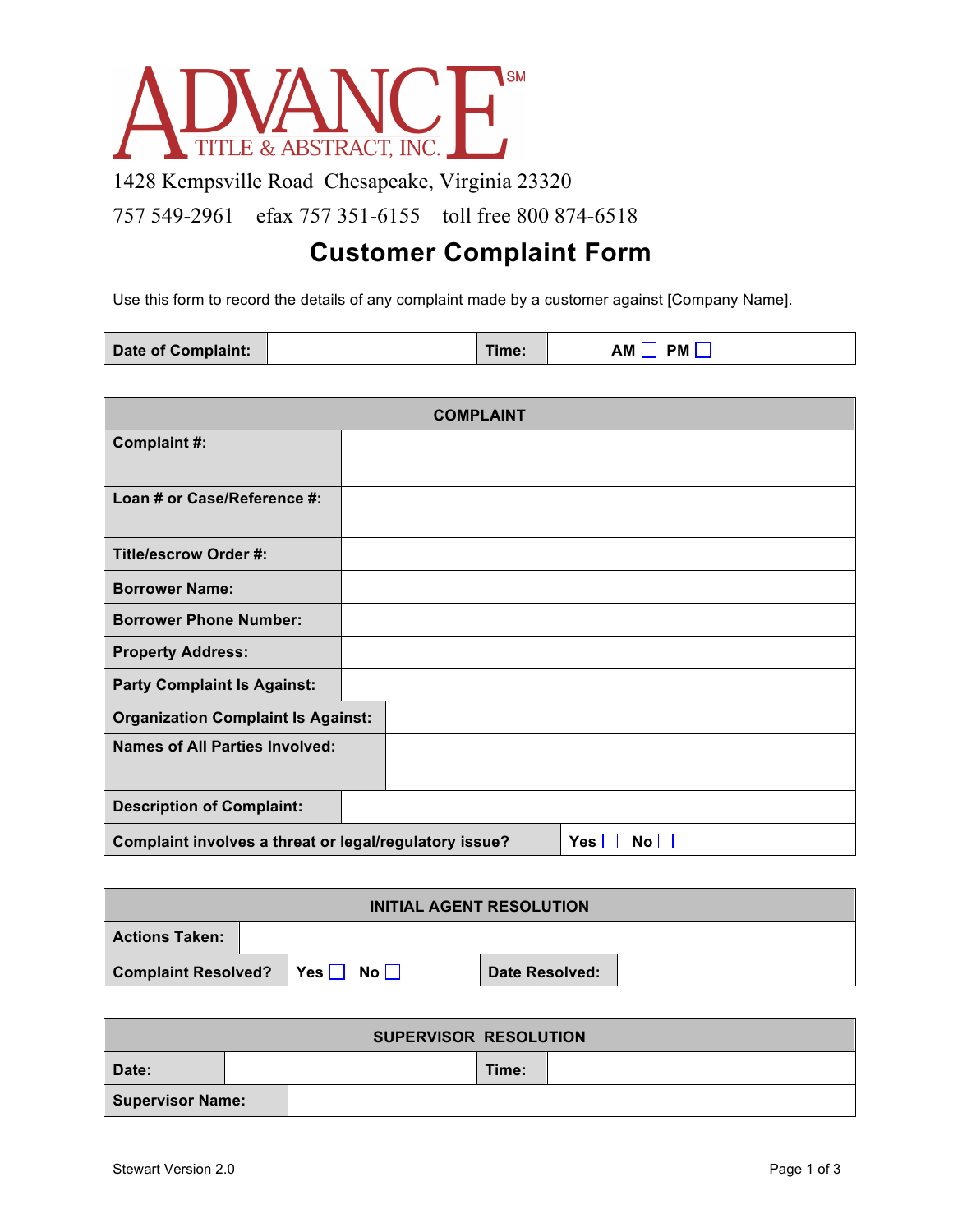

1428 Kempsville Road Chesapeake, Virginia 23320

## 757 549-2961 efax 757 351-6155 toll free 800 874-6518

**Actions Taken:**

Complaint Resolved? | Yes | No | Date Resolved:

| <b>CONVERSATION LOG</b> |                       |                                                                 |                         |              |  |  |
|-------------------------|-----------------------|-----------------------------------------------------------------|-------------------------|--------------|--|--|
| <b>Date</b>             | <b>Time</b>           | Type of<br><b>Contact</b><br>(phone, e-mail, fax,<br>in person) | <b>Parties Involved</b> | <b>Notes</b> |  |  |
|                         | AM<br>PM <sub>D</sub> |                                                                 |                         |              |  |  |
|                         | AM<br>PM              |                                                                 |                         |              |  |  |
|                         | AM<br>PM              |                                                                 |                         |              |  |  |
|                         | AM<br>PM <sub>D</sub> |                                                                 |                         |              |  |  |
|                         | AM<br>PM              |                                                                 |                         |              |  |  |
|                         | AM<br>PM              |                                                                 |                         |              |  |  |
|                         | AM<br>PM              |                                                                 |                         |              |  |  |
|                         | AM<br>PM <sub>D</sub> |                                                                 |                         |              |  |  |
|                         | AM<br>PM <sub>D</sub> |                                                                 |                         |              |  |  |
|                         | AM<br>PM              |                                                                 |                         |              |  |  |
|                         | AM<br>PM <sub>D</sub> |                                                                 |                         |              |  |  |
|                         | AM<br>PM              |                                                                 |                         |              |  |  |
|                         | AM<br>PM              |                                                                 |                         |              |  |  |
|                         | AM<br>PM <sub>D</sub> |                                                                 |                         |              |  |  |